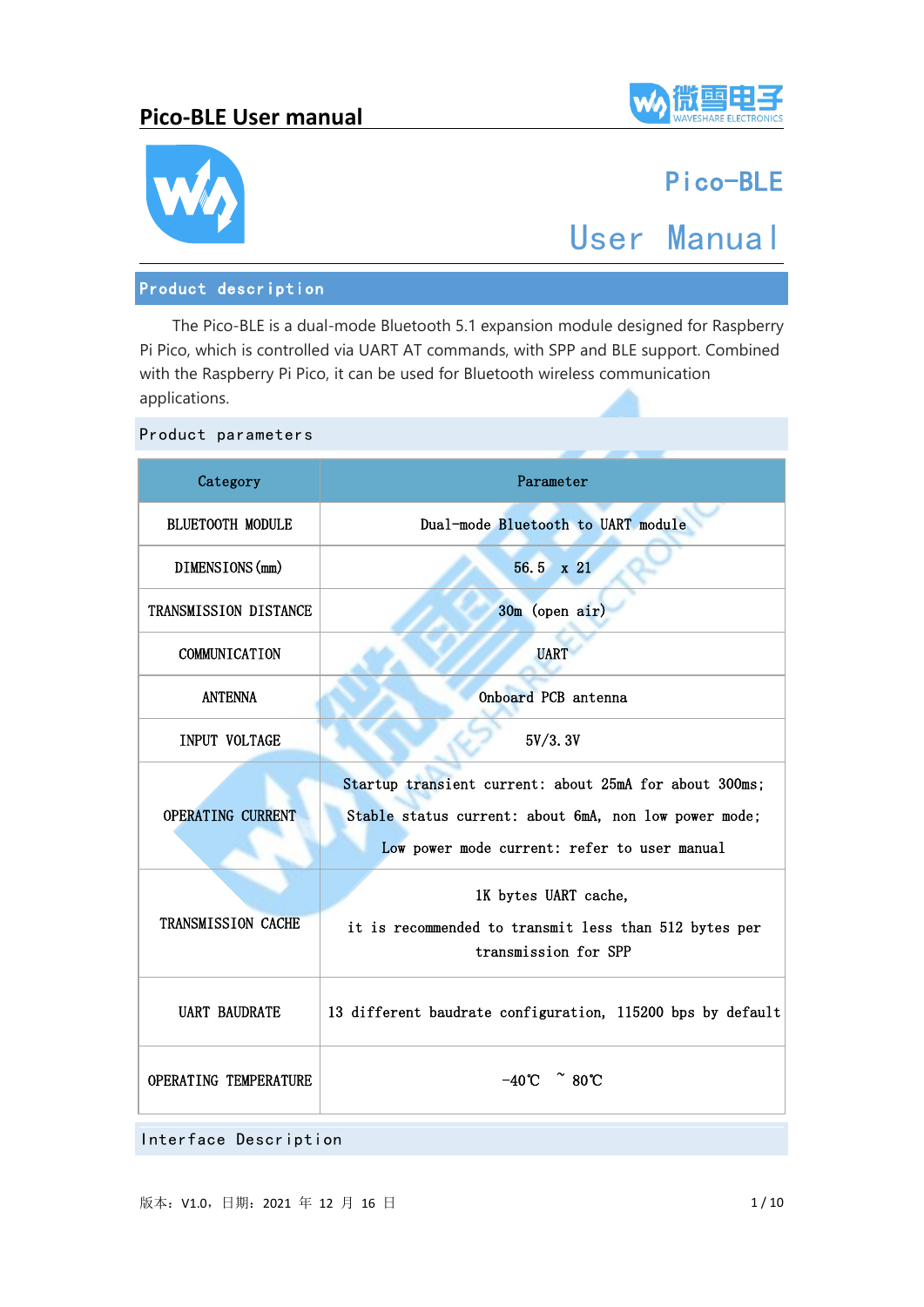

| Function pin    | Description                                                                            |  |
|-----------------|----------------------------------------------------------------------------------------|--|
| <b>VSYS</b>     | $3.3V/5V$ Power                                                                        |  |
| GND             | GND                                                                                    |  |
| GP <sub>0</sub> | UART transmit pin (default)                                                            |  |
| GP1             | UART transmit pin (default)                                                            |  |
| GP4             | UART transmit pin (default)                                                            |  |
| GP5             | UART transmit pin (default)                                                            |  |
| GP15            | Bluetooth connection status detection pin<br>(high level means Bluetooth is connected) |  |

Direct connection:



Extended version connection: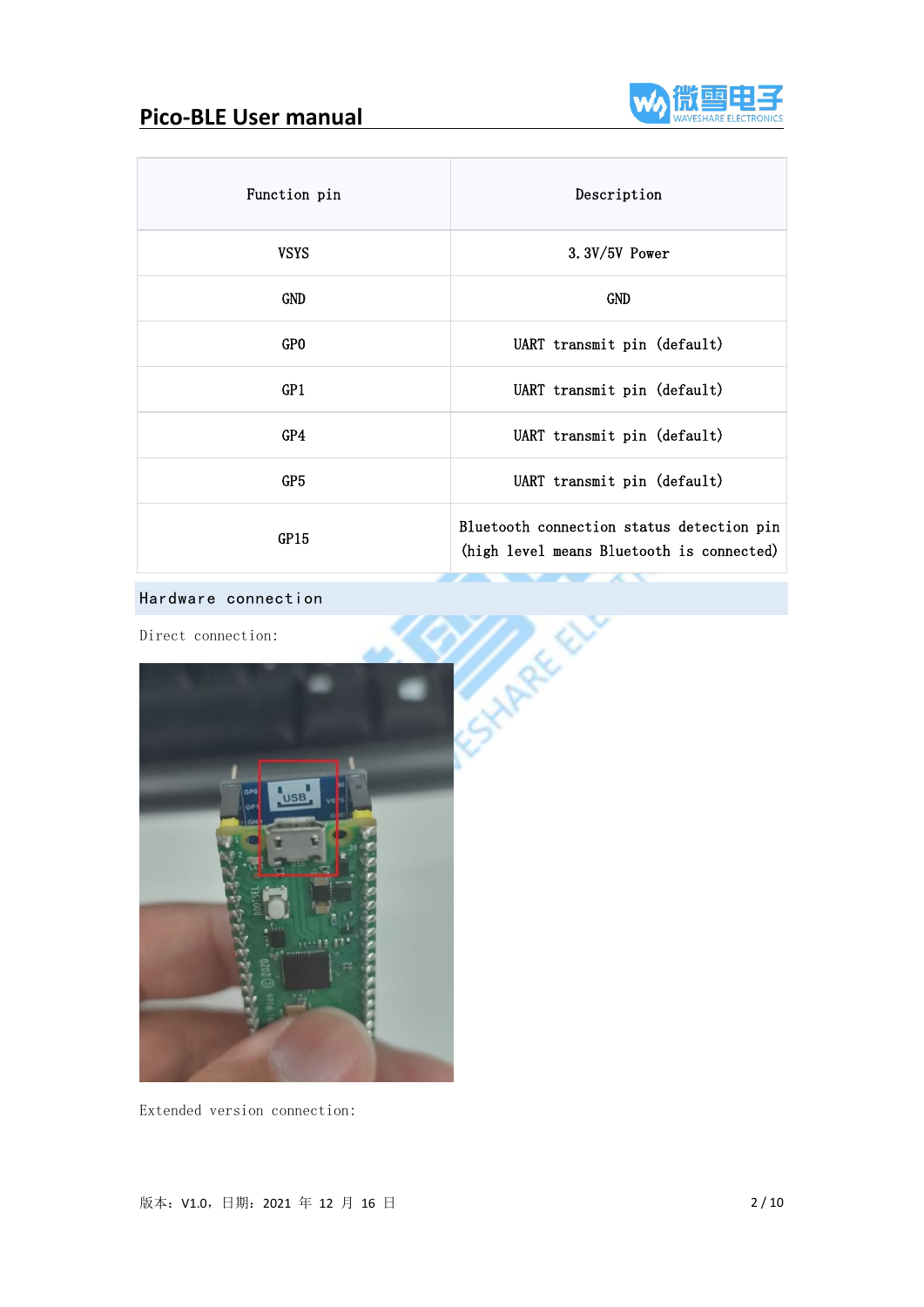



### Product use

Communication format

Support asynchronous serial communication mode, accept commands sent by the host computer through the serial port Communication Standard:115200 bps --- Users can set through serial port commands, see: [Module](#page-4-0) baud rate setting and query Data bits: 8 Stop bits: 1 Parity bits: none Flow control: none

Note: The design of all instructions is regular, not randomly divided, you can find the rules by comparing the following

Control command format:  $AT+ $\langle M\mathbb{D}\rangle$  [ $\langle param \rangle$ ] \r n  $\longrightarrow$  All are characters, not hex numbers$ 

Data Feedback Format::  $\langle NND \rangle$ [ $\langle param \rangle$ ] \r\n

| Data<br>characteristics   | Detailed description                                                                                                                  |  |  |  |
|---------------------------|---------------------------------------------------------------------------------------------------------------------------------------|--|--|--|
| $AT+$                     | The control command is the control command given by the control host to the module,<br>starting with "AT+"                            |  |  |  |
| $\langle CMD \rangle$     | Followed by $\langle CMD \rangle$ control, usually 2 characters                                                                       |  |  |  |
| $[\langle param \rangle]$ | If there is a parameter after CMD, it is followed by $[\langle param \rangle]$                                                        |  |  |  |
| $\r\$                     | Finally, it ends with $\sqrt[n]{r}$ , the character type is linefeed, and windows is the<br>enter key. 0x0D, 0x0A in hex              |  |  |  |
| $\langle$ IND $\rangle$   | 1, Data feedback is that Bluetooth feeds back various status and data information<br>to the host, starting with $\langle IND \rangle$ |  |  |  |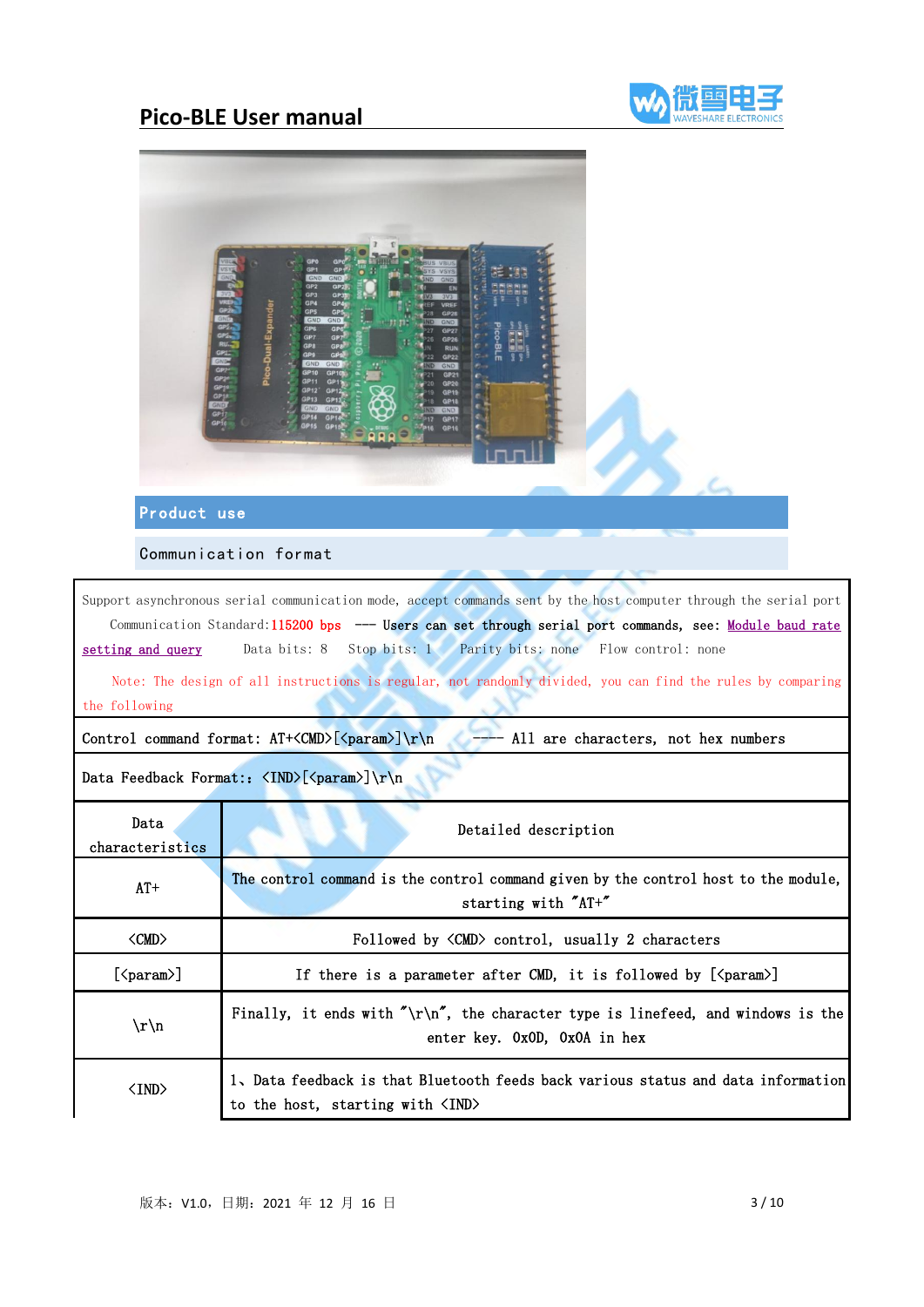

2、Followed by the parameters returned by the module

| A brief introduction to commands |         |                                                                                                   |  |
|----------------------------------|---------|---------------------------------------------------------------------------------------------------|--|
| Functional                       | Command | Remark                                                                                            |  |
| Command<br>Common<br>Features    | $AT+C?$ | The public command starts with AT+C, followed by "?" is the<br>detailed function command          |  |
| Bluetooth<br>Command Features    | $AT+B?$ | The Bluetooth command starts with AT+B, followed by "?" is the<br>detailed function command       |  |
| Public inquiry                   | $AT+O?$ | The public query command starts with AT+Q, followed by "?" is the                                 |  |
| Bluetooth query<br>command       | $AT+T?$ | The Bluetooth query command starts with AT+T, followed by "?" is<br>the detailed function command |  |

#### Communication command example

| Common Part-Control Instructions-Description |                                                |                                                                                                                        |  |
|----------------------------------------------|------------------------------------------------|------------------------------------------------------------------------------------------------------------------------|--|
| <b>CMD</b>                                   | Corresponding function                         | Detailed description                                                                                                   |  |
| $AT+CT$                                      | Set baud rate                                  | For detail see: Module baud rate setting and query                                                                     |  |
| $AT+CZ$                                      | Chip reset                                     | Chip soft reset, see: Reset and restore factory                                                                        |  |
| $AT+CW$                                      | Chip reset to factory<br>settings              | Restore factory settings, clear all previously memorized<br>parameters, see: Module reset and restore factory settings |  |
| $AT+CL$                                      | Chip low power settings                        | See: Chip low-power command description,, the default is<br>normal working mode                                        |  |
| $AT+CR$                                      | Chip power-on callback<br>information settings | See: Chip power-on callback information setting, the<br>default is open                                                |  |
| $AT+BM$                                      | Set BLE bluetooth name                         | See: Set the name and address of bluetooth                                                                             |  |
| $AT+BN$                                      | Set the MAC address of BLE                     | See: Set the name and address of bluetooth                                                                             |  |
| $AT+BD$                                      | Set SPP bluetooth name                         | See: Set the name and address of bluetooth                                                                             |  |
| $AT+QT$                                      | Query the baud rate of the                     | See: Module baud rate setting and query                                                                                |  |
| $AT+OL$                                      | Query the low-power state                      | See: Set the name and address of bluetooth                                                                             |  |
| $AT+TM$                                      | Query BLE Bluetooth name                       | See: Set the name and address of bluetooth                                                                             |  |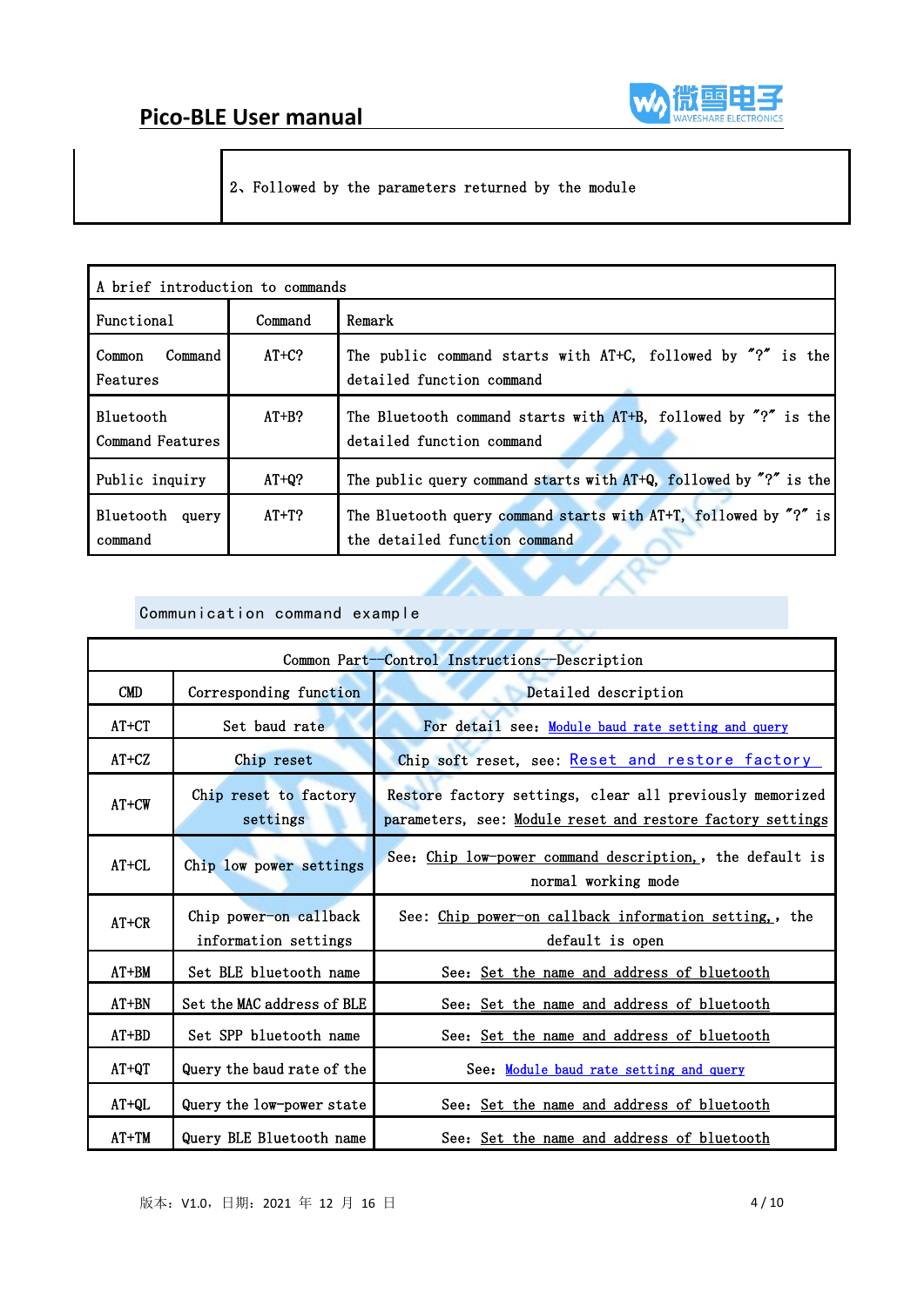



| $AT+TN$<br>Query BLE Bluetooth    | See: Set the name and address of bluetooth |
|-----------------------------------|--------------------------------------------|
| AT+TD<br>Query SPP Bluetooth name | See: Set the name and address of bluetooth |

#### <span id="page-4-0"></span>Module baud rate setting and query

| $AT+CT?? \r\n\$ |                                                                                                           | Baud rate setting command, ?? represents the serial number of the baud<br>rate |       |        |        |        |  |
|-----------------|-----------------------------------------------------------------------------------------------------------|--------------------------------------------------------------------------------|-------|--------|--------|--------|--|
|                 | Baud rate query command, return QT+?? ?? represents the serial number<br>$AT+QT\rr\n$<br>of the baud rate |                                                                                |       |        |        |        |  |
|                 | Baud rate serial number                                                                                   |                                                                                |       |        |        |        |  |
| 01              | 02                                                                                                        | 07<br>04<br>03<br>05<br>06                                                     |       |        |        |        |  |
| 9600            | 19200                                                                                                     | 38400                                                                          | 57600 | 115200 | 256000 | 512000 |  |
| 08              | 09                                                                                                        | 12 <sup>12</sup><br>10<br>11<br>13                                             |       |        |        |        |  |
| 230400          | 460800                                                                                                    | 1000000                                                                        | 31250 | 2400   | 4800   |        |  |

1. Once the baud rate is set, the chip will memorize it. The next time you turn it on, the baud rate will be the one you set.

2. After setting the baud rate, please wait for 1 second, then send the reset [AT+CZ], or power off.

3. If you want to restore the default baud rate, please send the command to restore the factory settings, then the chip will automatically erase all configurations

<span id="page-4-1"></span>Module reset and factory reset

Reset command: AT+CZ\r\n

Please wait one second after entering the reset command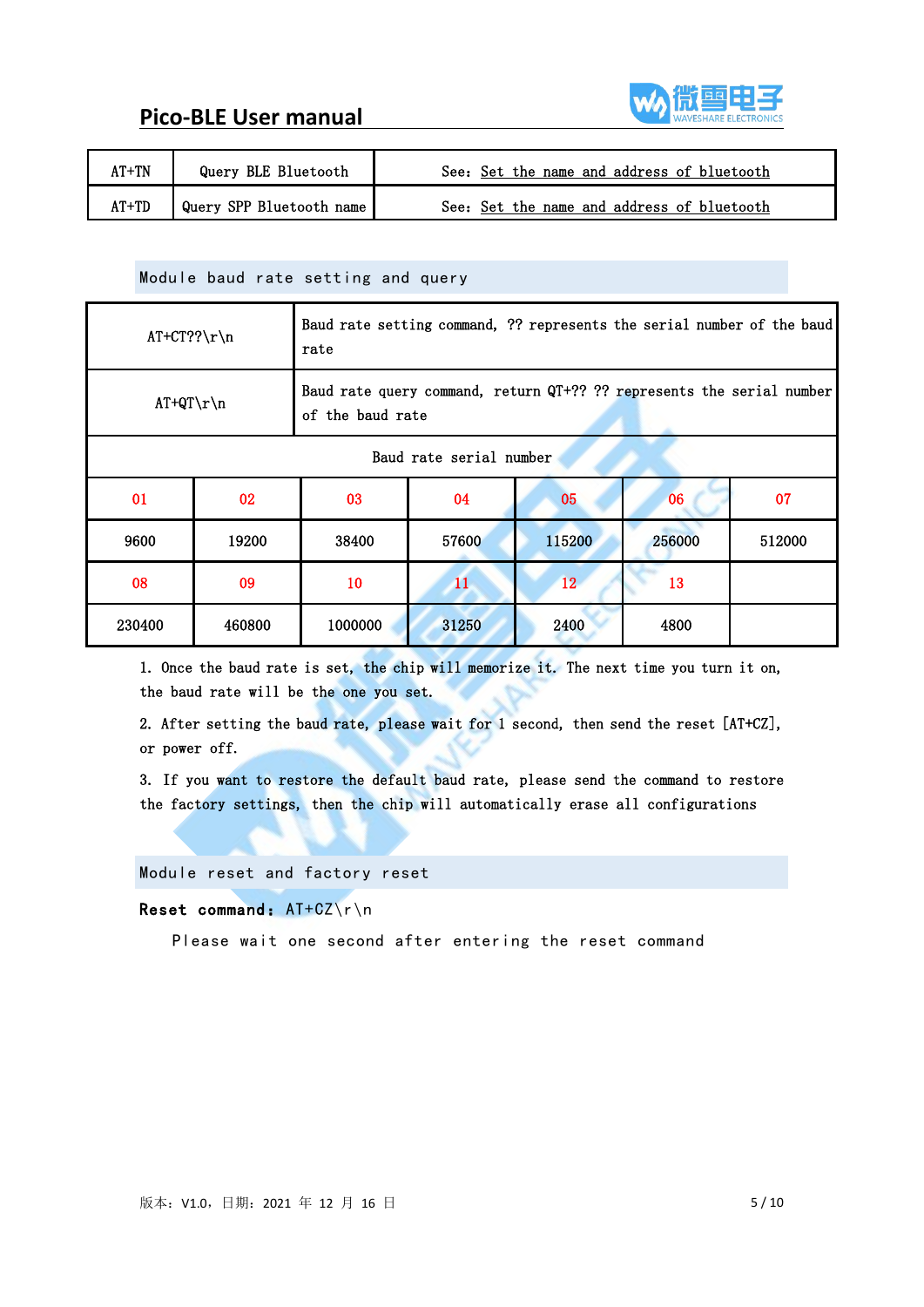

[11:43:43.562]发→◇AT+CZ п ||11:43:43.565]收←◆\0<br>|[11:43:43.713]收←◆AT+VER1.0\0 TM+BLE-Waveshare TN+32F441F495F1 TD+SPP-Waveshare TS+32F441F495F2 T4+01 T5+01 QL+00

Please wait five seconds after entering the factory reset command

**Article of the Artist** 



<span id="page-5-0"></span>Set the name and address of bluetooth

| $AT+BMBLE-Waveshare\rrbraket{r}{n}$ | Set BLE Bluetooth name to "BLE-Waveshare"                                                  |
|-------------------------------------|--------------------------------------------------------------------------------------------|
| $AT+BN112233445566\$                | Set the address of BLE. The address displayed on the mobile phone is: 66<br>55 44 33 22 11 |
| $AT+BDSPP-Waveshare\rrbracket$      | Set the SPP Bluetooth name to "SPP-Waveshare"                                              |

1. After setting the bluetooth name, please reset the module, and use the mobile phone to search again after reset.

2. The maximum length of the Bluetooth name is 30 bytes

3. After modifying the Bluetooth name, if the device name displayed on the mobile phone does not change, the main reason may be that you have not modified the Bluetooth address, resulting in the mobile phone not being updated synchronously. At this time, what you need to do is to change the pairing information on the mobile phone. Delete and search again, or search with another device.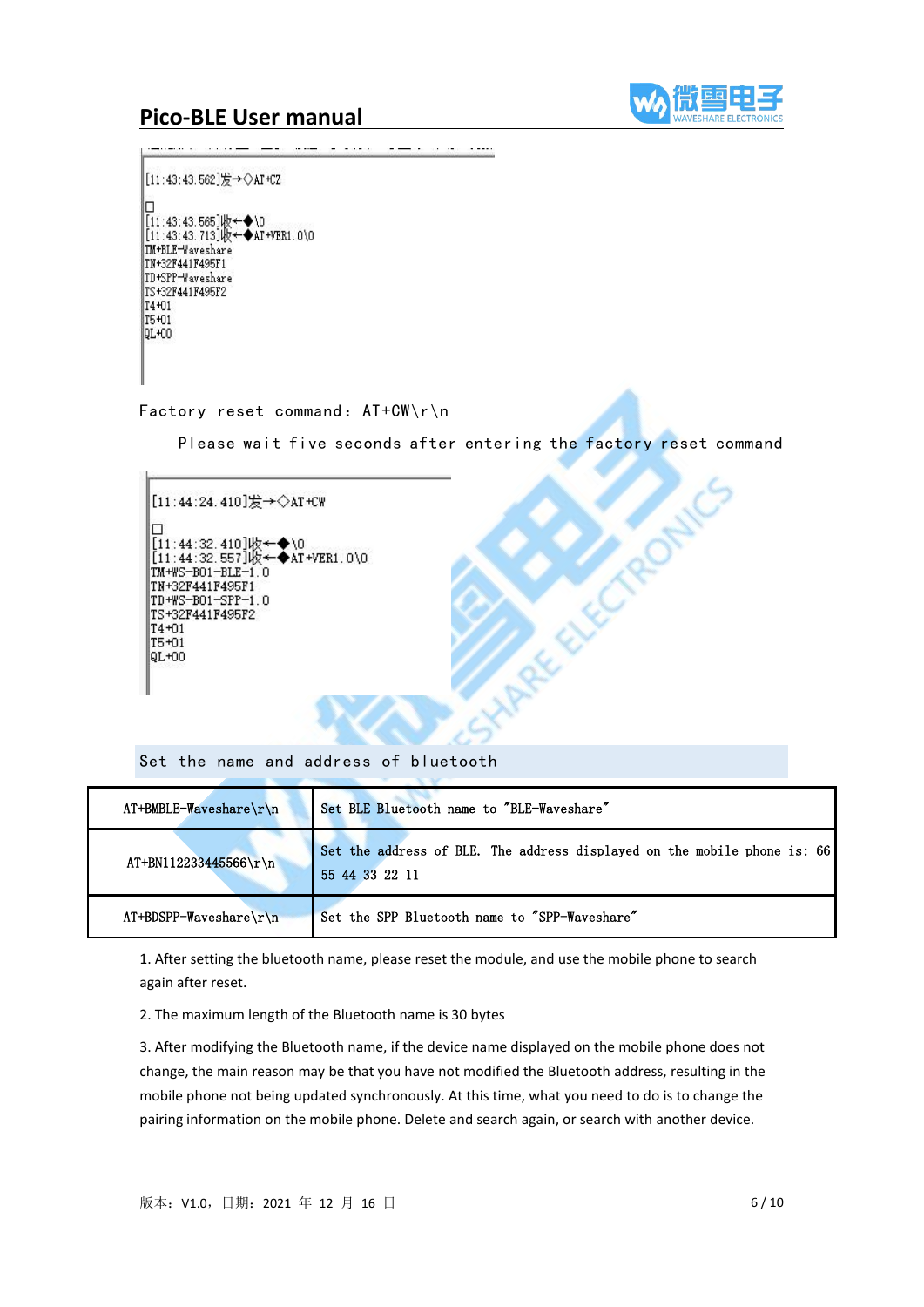

#### Query the name and address of bluetooth

| AT+TM\r\n                       | Return TM+BLE-Waveshare\r\n for Bluetooth<br>name BLE-Waveshare                              |
|---------------------------------|----------------------------------------------------------------------------------------------|
| $AT+TN\backslash r\backslash n$ | Returns the Bluetooth address of TN+12345678AABB\r\n BLE: 0xBB, 0xAA, 0x78, 0x56, 0x34, 0x12 |
| $AT+TD\backslash r\backslash n$ | Return to TD+SPP-Waveshare\r\n for Bluetooth name SPP-Waveshare                              |

There is no SPP address whether it is set or queried, because the SPP address is obtained by +1 on the highest byte of the BLE MAC address, for example:

The address of BLE is returned as: TN+32F441F495F1,

This means the address of BLE is: 0xF1 , 0x95 , 0xF4 , 0x 41 , 0xF4 , 0x32

Then the address of SPP is: 0xF2 , 0x95 , 0xF4 , 0x 41 , 0xF4 , 0x32

<span id="page-6-0"></span>Chip low power instruction description

| $AT+CL00\r\n\$ | Do not enter low power mode. It will be valid at the next power-on. Be careful to restart<br>the power after setting                                                |
|----------------|---------------------------------------------------------------------------------------------------------------------------------------------------------------------|
| $AT+CL01\$ r\n | Enter low power mode. It is valid at the next power-on. After setting, pay attention to power<br>on again --- the chip enters this state by default, no need to set |
| $AT+QL\r\n\$   | Low-power query command. The return value is $QL+01\r\hbar$ , indicating that the current working<br>state is low power consumption mode                            |

#### 1. After setting, you need to power on again to update the configuration

2. This command is memorized. After the command is sent successfully, the chip will save it.

3. After starting the low-power mode, there are many restrictions, which are generally turned off by default.

4. After the setting, the chip will return to the device information normally when it is powered on. AT commands can be set within 5 seconds, and after 5 seconds, any AT commands will be ignored before the Bluetooth connection.

5. The difference between low power consumption and normal operation is mainly due to the difference in the way of Bluetooth broadcasting when Bluetooth is not connected. During normal operation, Bluetooth is always in the broadcasting state. During low power consumption, it broadcasts every 0.5 seconds, once every 0.1 seconds, and the rest of the time is in a sleep state. . When connected to Bluetooth, the power consumption of the two working modes is similar (of course, the low power consumption will be a little lower), If it is not particularly sensitive to power consumption or it will be in a disconnected state for a long time after power-on, it is better to keep the module in normal working state.

6. The following table is the current under each working state, which is measured in the experimental environment, and the results are for reference only.

版本: V1.0, 日期: 2021 年 12 月 16 日 7 / 10 10 12 月 16 日 7 / 10 12 月 16 日 7 / 10 12 12 月 16 日 7 / 10 12 12 月 16 日 7 / 10 12 12 月 16 日 7 / 10 12 12 月 16 日 7 / 10 12 12 月 16 日 7 / 10 12 12 月 16 日 7 / 10 12 12 月 16 日 7 / 10 12 12 1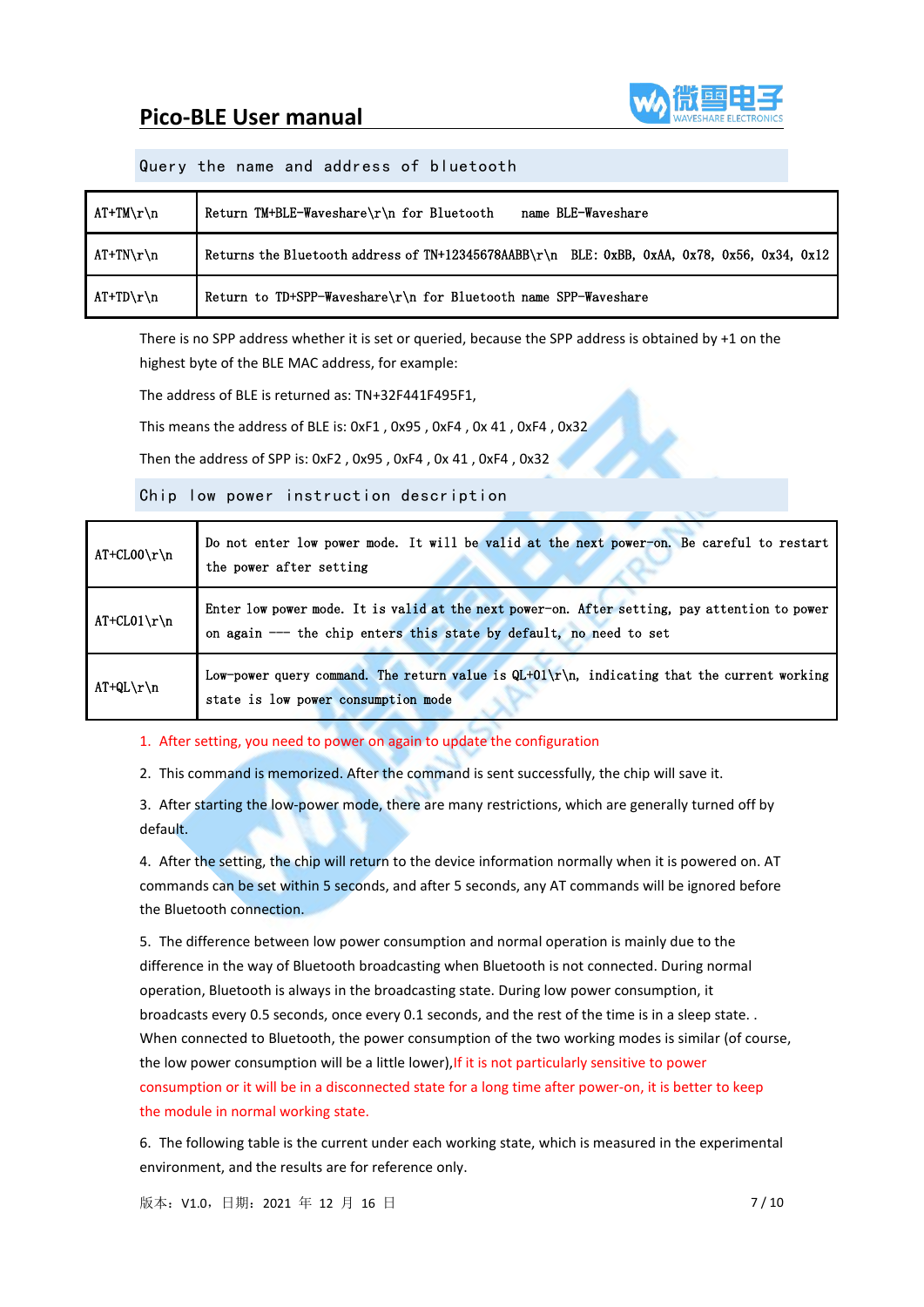

|                                             | Serial number                     | Current                      | Description                                                                                                                                                                                                                                 |  |
|---------------------------------------------|-----------------------------------|------------------------------|---------------------------------------------------------------------------------------------------------------------------------------------------------------------------------------------------------------------------------------------|--|
|                                             | Boot moment                       | 12mA                         | When the chip is powered on, the peripherals<br>need to be initialized. The instantaneous<br>current is relatively large, and this time<br>is maintained for 300ms, and it enters a<br>low-power state.                                     |  |
| $AT+CL00\r\n\$<br>Low power<br>working mode | Working Status - Not<br>Connected | $1mA$ , $5mA$<br>alternately | The chip is in normal working state,<br>broadcasts normally, and is in a periodic<br>state of sleep, wake-up broadcast, and<br>sleep. The purpose is to save power<br>consumption, the cycle is 500ms. 100ms<br>broadcast once, 400ms sleep |  |
|                                             | Working status - to connect       | 6mA                          | When the connection is successful, the chip<br>will no longer go to sleep. but at work                                                                                                                                                      |  |
| $AT+CL01\$ r\n<br>normal<br>working mode    | Boot moment                       | 25mA                         | When the chip is powered on, the peripherals<br>need to be initialized. The instantaneous<br>current is relatively large, this time is<br>maintained for 300ms, and it enters the 5mA<br>working state                                      |  |
|                                             | Whether connected or not          | 6.5mA                        | The chip is always working. Small<br>fluctuations in current, negligible                                                                                                                                                                    |  |

If you feel that the above power consumption is relatively high, you can use 3.3V to directly supply power to the module, and the current will further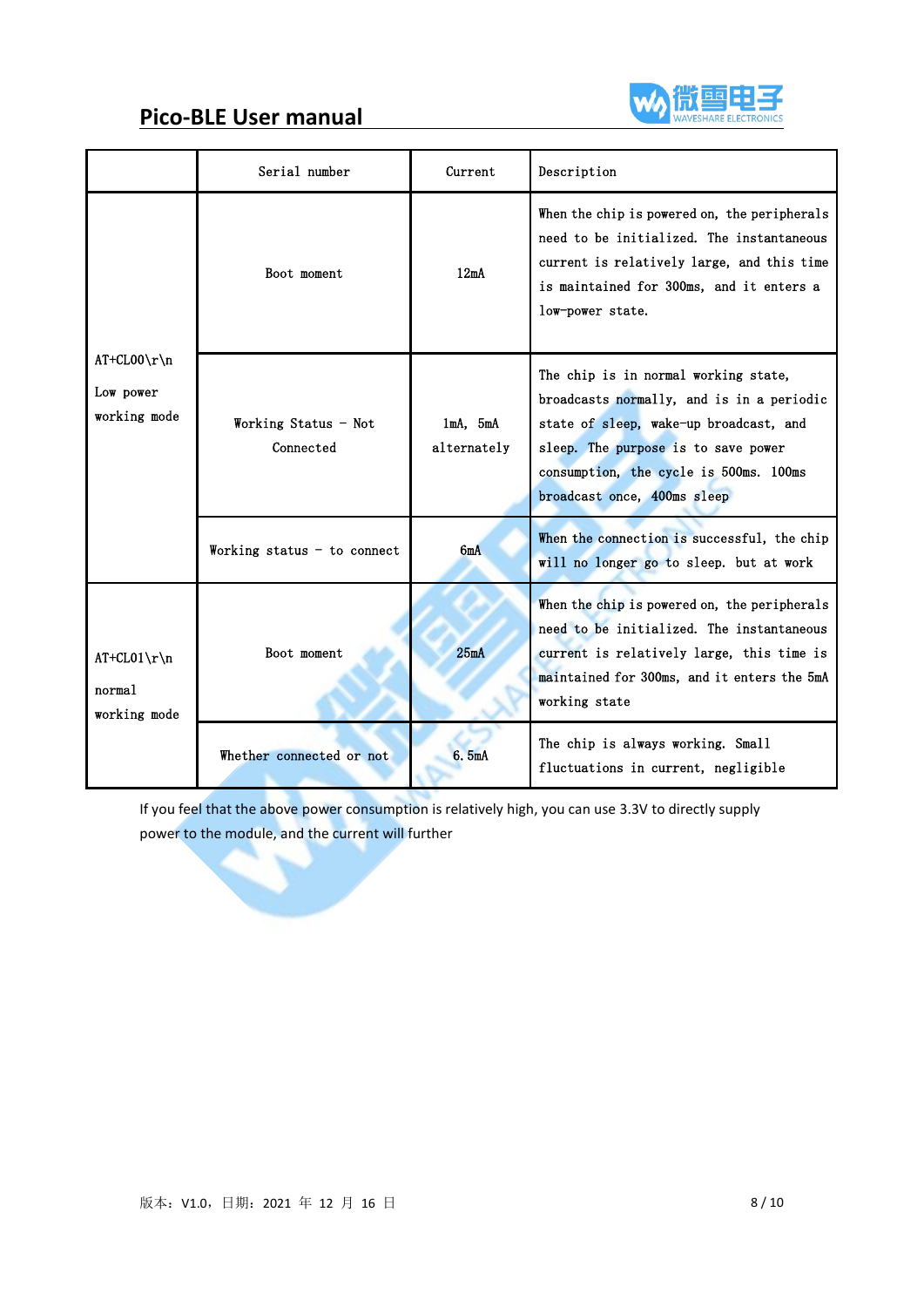



### Chip BLE enable and SPP enable

| $AT+B401\$   | Enable BLE function. Of course AT+B400\r\n is closed                           |
|--------------|--------------------------------------------------------------------------------|
| $AT+B500\$   | Disable the function of SPP. Of course $AT+B501\r\n$ is turned on              |
| $AT+T4\r\ln$ | Check whether the BLE function is enabled. The chip will return T4+01 or T4+00 |
| $AT+T5\r\n\$ | Check whether the SPP function is enabled. The chip will return T5+01 or T5+00 |

1. After the BLE/SPP function is turned off, it must be powered on again for this function to take effect. Of course it's the same

2. You only need to set it once, the chip automatically saves the parameters, and you don't need to set it next time

3. After the BLE/SPP function is turned off, the mobile phone cannot search for the name of BLE.

Description of the error message returned by the chip

| $ER+1\$ n   | The received data frame is incorrect                                                   |
|-------------|----------------------------------------------------------------------------------------|
| $ER+2\r\ln$ | The received command does not exist, that is, the string like AT+KK you sent cannot be |